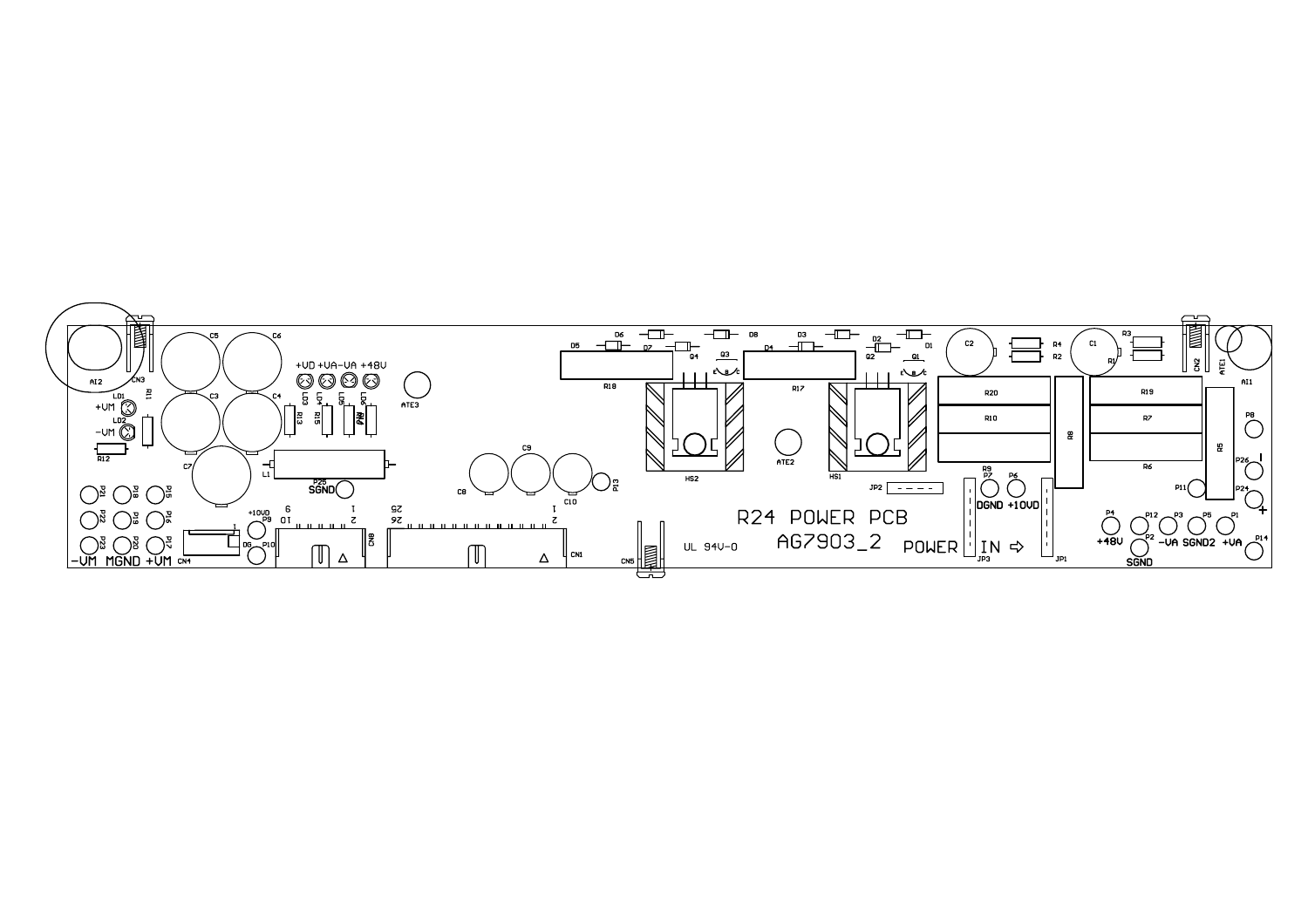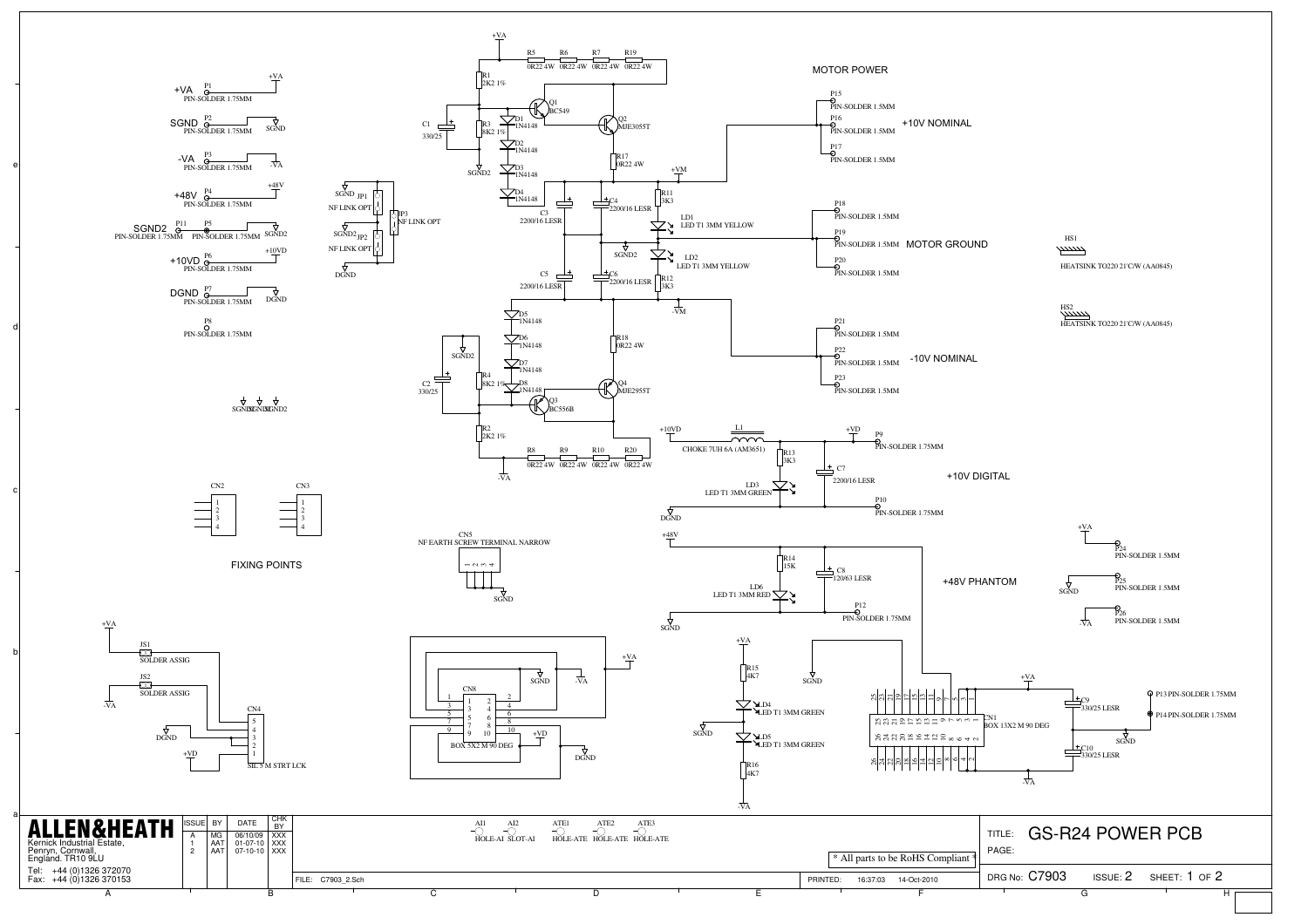| Description                                                                                                                | Designator      |
|----------------------------------------------------------------------------------------------------------------------------|-----------------|
| CAPACITOR ELECTROLYTIC 330uF 25V (AF0227)                                                                                  | C1              |
| CAPACITOR ELECTROLYTIC 330uF 25V (AF0227)                                                                                  | C <sub>2</sub>  |
| CAPACITOR ELECTROLYTIC 2200uF 16V LESR (AF3566)                                                                            | C3              |
| CAPACITOR ELECTROLYTIC 2200uF 16V LESR (AF3566)                                                                            | C4              |
| CAPACITOR ELECTROLYTIC 2200uF 16V LESR (AF3566)                                                                            | C <sub>5</sub>  |
| CAPACITOR ELECTROLYTIC 2200uF 16V LESR (AF3566)                                                                            | C <sub>6</sub>  |
| CAPACITOR ELECTROLYTIC 2200uF 16V LESR (AF3566)                                                                            | C7              |
| CAPACITOR ELECTROLYTIC 120uF 63V LESR (AF3464)                                                                             | C <sub>8</sub>  |
| CAPACITOR ELECTROLYTIC 330uF 25V LESR (AF3154)                                                                             | C9              |
| CAPACITOR ELECTROLYTIC 330uF 25V LESR (AF3154)                                                                             | C10             |
| Connector IDC, Molex Type 0.1" Pitch 13x2 pins (AL3592)                                                                    | CN <sub>1</sub> |
| EARTH SCREW TERMINAL NARROW HORIZONTAL TYPE+ SCREW M3<br>(AA9000)<br>EARTH SCREW TERMINAL NARROW HORIZONTAL TYPE+ SCREW M3 | CN2             |
| (AA9000)                                                                                                                   | CN3             |
| SIL 5 M STRT LCK (AL4594)                                                                                                  | CN4             |
| EARTH SCREW TERMINAL NARROW HORIZONTAL TYPE+ SCREW M3<br>(AA9000)                                                          | CN5             |
| Connector BOX, Molex Type 0.1" Pitch 5x2 pins Male 90 Deg (AL4334)                                                         | CN <sub>8</sub> |
| DIODE SIGNAL 1N4148 (AE0007)                                                                                               | D1              |
| DIODE SIGNAL 1N4148 (AE0007)                                                                                               | D <sub>2</sub>  |
| DIODE SIGNAL 1N4148 (AE0007)                                                                                               | D <sub>3</sub>  |
| DIODE SIGNAL 1N4148 (AE0007)                                                                                               | D4              |
| DIODE SIGNAL 1N4148 (AE0007)                                                                                               | D5              |
| DIODE SIGNAL 1N4148 (AE0007)                                                                                               | D6              |
| DIODE SIGNAL 1N4148 (AE0007)                                                                                               | D7              |
| DIODE SIGNAL 1N4148 (AE0007)                                                                                               | D <sub>8</sub>  |
| HEATSINK TO220 21'C/W (AA0845)                                                                                             | HS1             |
| HEATSINK TO220 21'C/W (AA0845)                                                                                             | HS <sub>2</sub> |
| LINK ASSIGNMENT TC WIRE, AH0070                                                                                            | JP1             |
| LINK ASSIGNMENT TC WIRE, AH0070                                                                                            | JP <sub>2</sub> |
| LINK ASSIGNMENT NOT FITTED                                                                                                 | JP3             |
| SOLDER BRIDGE ASSIGNMENT                                                                                                   | JS1             |
| SOLDER BRIDGE ASSIGNMENT                                                                                                   | JS2             |
| 7UH 6A CHOKE (AM3651)                                                                                                      | L1              |
| LED T1 3mm YELLOW (AE0084)                                                                                                 | LD1             |
| LED T1 3mm YELLOW (AE0084)                                                                                                 | LD2             |
| LED T1 3mm GREEN (AE0085)                                                                                                  | LD <sub>3</sub> |
| LED T1 3mm GREEN (AE0085)                                                                                                  | LD4             |
| LED T1 3mm GREEN (AE0085)                                                                                                  | LD5             |
| LED T1 3mm RED (AE0086)                                                                                                    | LD6             |
| SOLDER PIN 1.75mm                                                                                                          | P1              |
| SOLDER PIN 1.75mm                                                                                                          | P <sub>2</sub>  |
| SOLDER PIN 1.75mm                                                                                                          | P3              |
| SOLDER PIN 1.75mm                                                                                                          | P4              |
| SOLDER PIN 1.75mm                                                                                                          | P <sub>5</sub>  |
| SOLDER PIN 1.75mm                                                                                                          | P <sub>6</sub>  |
| SOLDER PIN 1.75mm                                                                                                          | P7              |
| SOLDER PIN 1.75mm                                                                                                          | P8              |
| SOLDER PIN 1.75mm                                                                                                          | P <sub>9</sub>  |
|                                                                                                                            |                 |